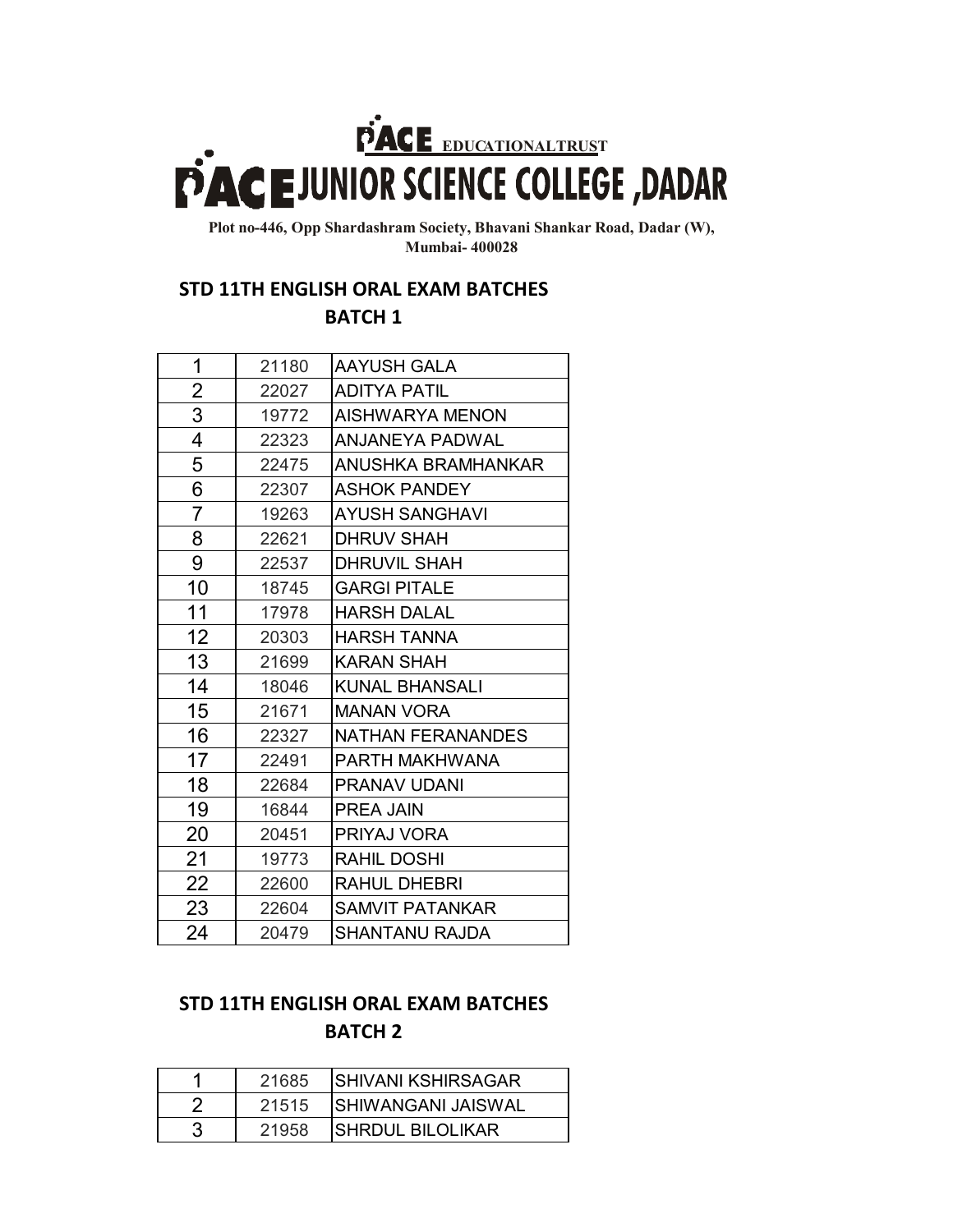| 4  | 22266 | SHUBHAM MALGAONKAR      |
|----|-------|-------------------------|
| 5  | 22064 | SIDDHARTH AGARWAL       |
| 6  | 22620 | SIDDHESH BELNEKAR       |
| 7  | 25344 | <b>TANMAY THORAT</b>    |
| 8  | 22883 | UTSAV DOSHI             |
| 9  | 22948 | <b>VAIDEHI DESAI</b>    |
| 10 | 19265 | <b>VARUN THAKKAR</b>    |
| 11 | 20886 | <b>VEDANT NANDKUMAR</b> |
| 12 | 21962 | YASH PHALKE             |
| 13 | 20509 | YASHOVARDHAN SORAP      |
| 14 | 22617 | YUSUF KHAN              |
| 15 | 24769 | <b>ALOK VARHADI</b>     |
| 16 | 23512 | AMEEN SHIKALGAR         |
| 17 | 20340 | <b>ANAND PATIL</b>      |
| 18 | 25090 | <b>APRATIM SHUKLA</b>   |
| 19 | 24799 | <b>ARCHIT KATARE</b>    |
| 20 | 24865 | <b>ARSHIL SYED</b>      |
| 21 | 16862 | <b>ARZAN MEHTA</b>      |
| 22 | 18575 | <b>AYUSH GOSAR</b>      |

## **BATCH 3 STD 11TH ENGLISH ORAL EXAM BATCHES**

| 1              | 22960 | <b>CHIRAG THAKKAR</b>   |
|----------------|-------|-------------------------|
| $\overline{2}$ | 24828 | DHAIRYA SHAH            |
| 3              | 20853 | <b>GAYATRI RANADE</b>   |
| 4              | 24999 | <b>HARSHAL HEGDE</b>    |
| 5              | 24795 | MEHUL GOHIL             |
| 6              | 22044 | <b>MOHIT DULANI</b>     |
| 7              | 23956 | <b>NEHA BELLAD</b>      |
| 8              | 16800 | NIKHIL BHUTA            |
| 9              | 19914 | NIRAJ PRADEEP           |
| 10             | 24119 | PALLAV WAGHELA          |
| 11             | 23527 | PARTHVI MEHTA           |
| 12             | 23574 | PAYAL MEHTA             |
| 13             | 23711 | PRANATI ASHAR           |
| 14             | 20496 | <b>RUCHITA SHANBHAG</b> |
| 15             | 20977 | <b>RUSHIT DANTARA</b>   |
| 16             | 21916 | <b>SHAUNIT JAIN</b>     |
| 17             |       | SHUBHAM MADUI           |
| 18             | 16613 | <b>SOHAN KHARKAR</b>    |
| 19             | 24819 | <b>SWAPNIL THOKALE</b>  |